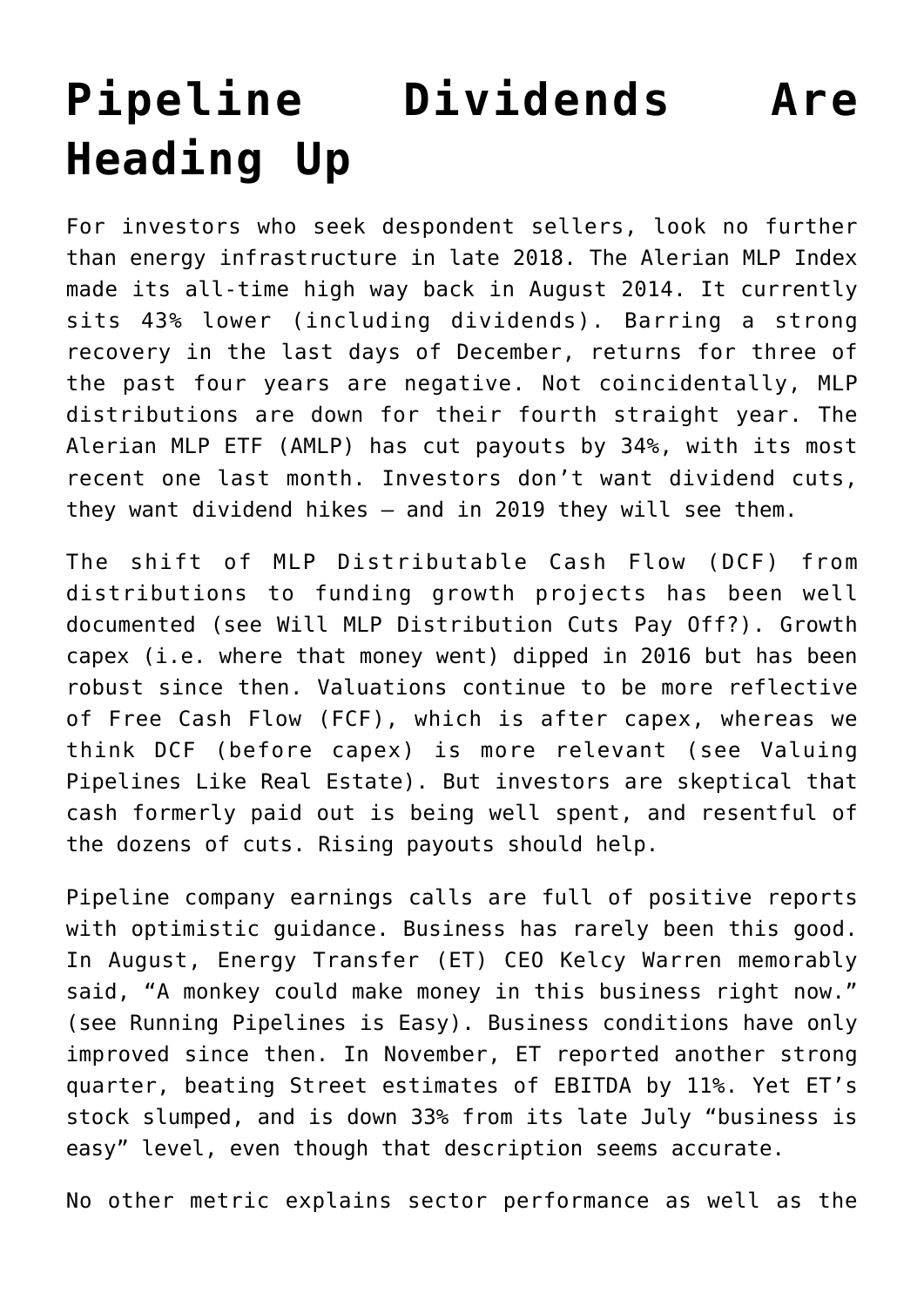

It's rare for an industry to cut dividends when profits are growing, but that's exactly what this sector has done. Falling dividends are so often associated with poor operating performance that investors reasonably equate the two – especially yield investors. Pipeline management teams consistently report on terrific business conditions and lament their stock's low valuation. Part of the reason is that management teams too often invest in new projects rather than buying back stock. Buybacks with DCF yields of 14% and higher must surely be more compelling (and less risky) than all but the most attractive new investments. It's no wonder investors question their judgement. Williams Companies (WMB) CEO Alan Armstrong recently [said,](https://www.spglobal.com/marketintelligence/en/news-insights/trending/cRNjjB1T-sclcqoTUxDwCA2) "I don't recall a time in my years in executive management when the business has been this healthy but the equity markets so poorly reflecting that."

While business is booming and valuations are very attractive, Alan Armstrong and others still fail to appreciate (or at least don't acknowledge) the crushing effect dividend cuts have had on investor appetite for their stocks. No other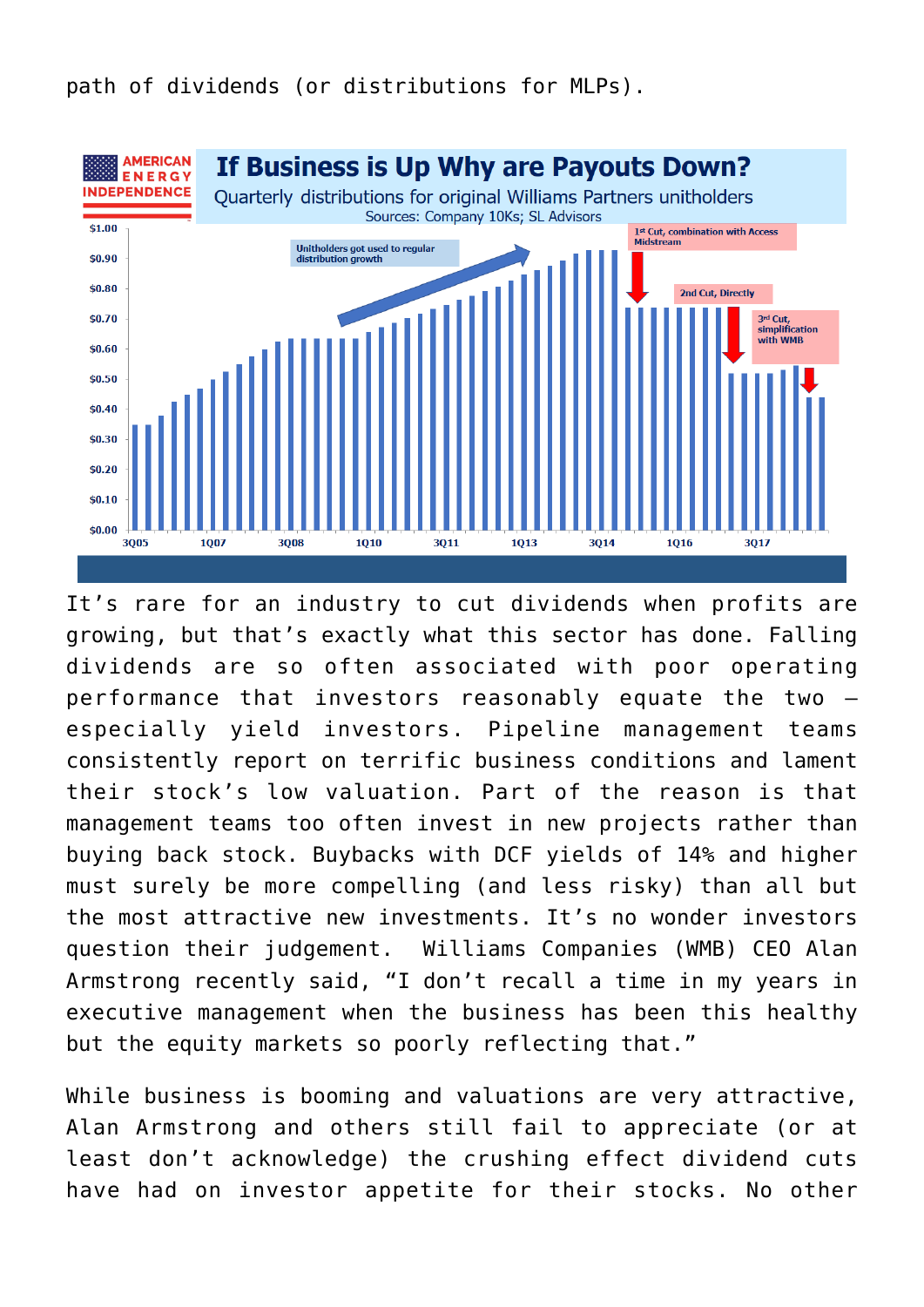explanation fits the facts as well. Some blamed crude oil for the 2014-16 collapse, but MLPs only modestly participated in the subsequent crude rally. Recently we read an analysis that attributed stock weakness to rising leverage, but leverage peaked in 2016 at around 5.5X Debt/EBITDA and is comfortably heading lower. We estimate that our portfolio companies' will exit next year at 4.1X, comfortably within the range that prevailed before the 2014 MLP market peak.



For almost a decade, Williams Partners (WPZ) investors were trained to expect gently rising distributions that came with a tax deferral and a K-1. This happy arrangement was abandoned when Shale Revolution growth opportunities presented themselves. The first cut came when WPZ combined with Access Midstream (ACMP), formerly Chesapeake's midstream business before it was spun out. WPZ adopted the lower, ACMP payout which resulted in an effective cut for legacy WPZ holders. Two years later, partly due to concerns about leverage, WPZ imposed a second outright cut. The final one came when WPZ was folded into Williams Companies (WMB), in a "simplification". WMB's lower payout was applied to WPZ holders, along with a tax bill on recaptured income.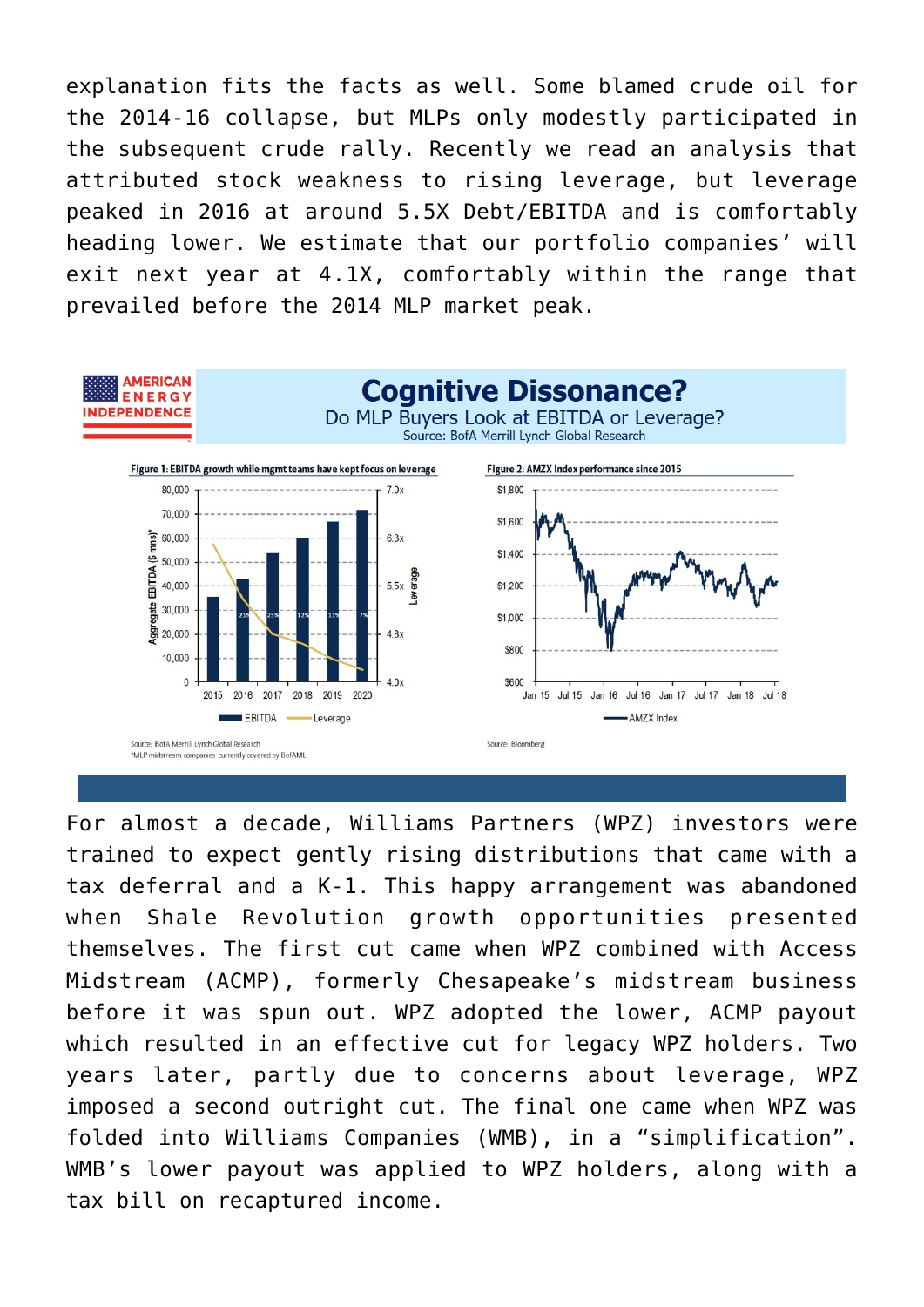Long-time WPZ investors have endured a 53% cut in their payouts, which are back to the levels of 2006. Having been taught to focus on distributions and ignore market gyrations, they must find Alan Armstrong's upbeat comments incongruous if not insulting.

Nonetheless, Alan Armstrong is right that business is good. It's just that he and his peers have so mistreated their investors that his enthusiasm is less infectious than he might like.

A useful perspective on valuations is to compare pipeline companies' current EV/EBITDA premium to the energy sector versus its long term average. Even by the unloved standards of the energy sector, midstream infrastructure is historically undervalued.



The American Energy Independence Index (AEITR) includes North America's biggest pipeline companies, and is 20% weighted to MLPs. Dividends paid by corporations have been more reliable than MLPs; 2018 dividends on the index are up 7%, following a 3% increase last year. By contrast, dividends on the Alerian MLP and Infrastructure Index, as represented by its index fund